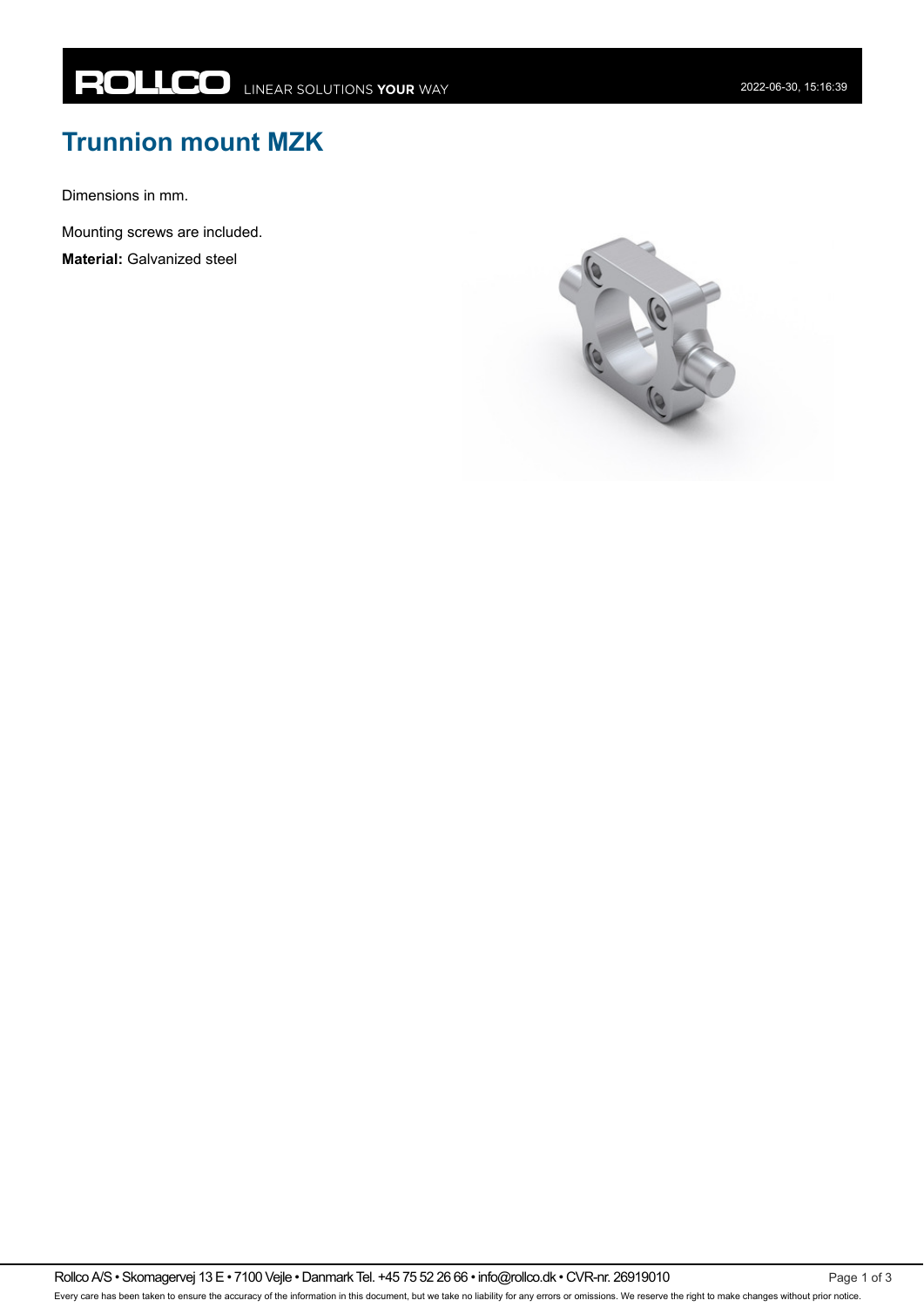## **Variant Data**

| <b>Designation</b> | <b>Compatible with</b> | <b>Description</b> | <b>Material</b>  | Fmax $(N)$ | Mass (kg) |
|--------------------|------------------------|--------------------|------------------|------------|-----------|
| MZK 32 - 108230    | <b>MCE 32</b>          | <b>MZK 32</b>      | Galvanized steel | F MCE      | U, IZ     |
| MZK 45 - 108231    | <b>MCE 45</b>          | <b>MZK 45</b>      | Galvanized steel | F MCE      | 0,17      |

Rollco A/S • Skomagervej 13 E • 7100 Vejle • Danmark Tel. +45 75 52 26 66 • info@rollco.dk • CVR-nr. 26919010 Every care has been taken to ensure the accuracy of the information in this document, but we take no liability for any errors or omissions. We reserve the right to make changes without prior notice.